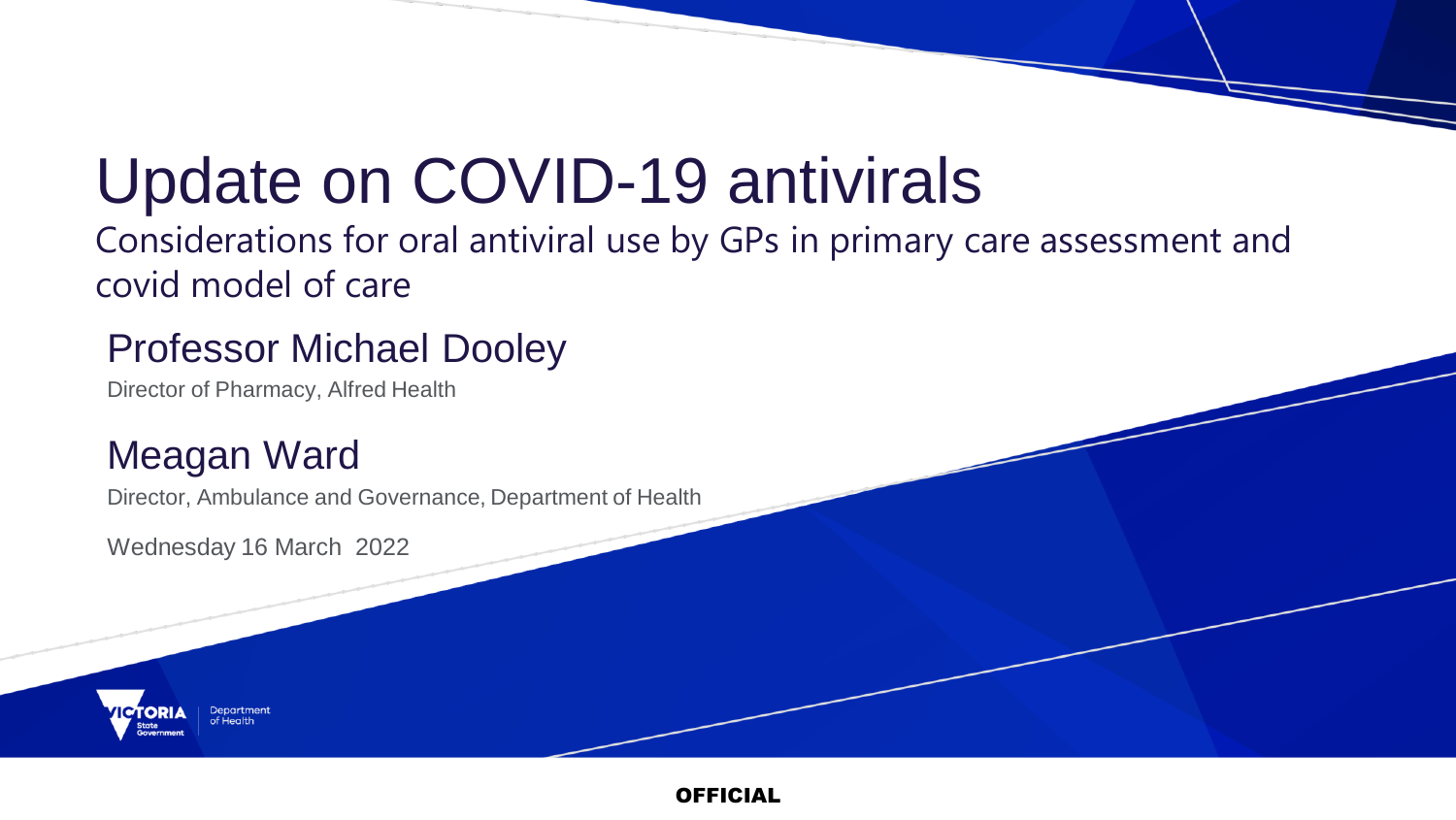## Available treatments of COVID-19 in Victoria

The medications currently available are:

- Sotrovimab
- Remdesivir
- Ronapreve (casirivimab + imdevimab)
- Paxlovid (nirmatrelivir + ritonavir)
- Lagevrio (Molnupiravir)

These treatments are for use in the early stages of COVID-19, before severe disease has developed and within 5 or 7 days of infection.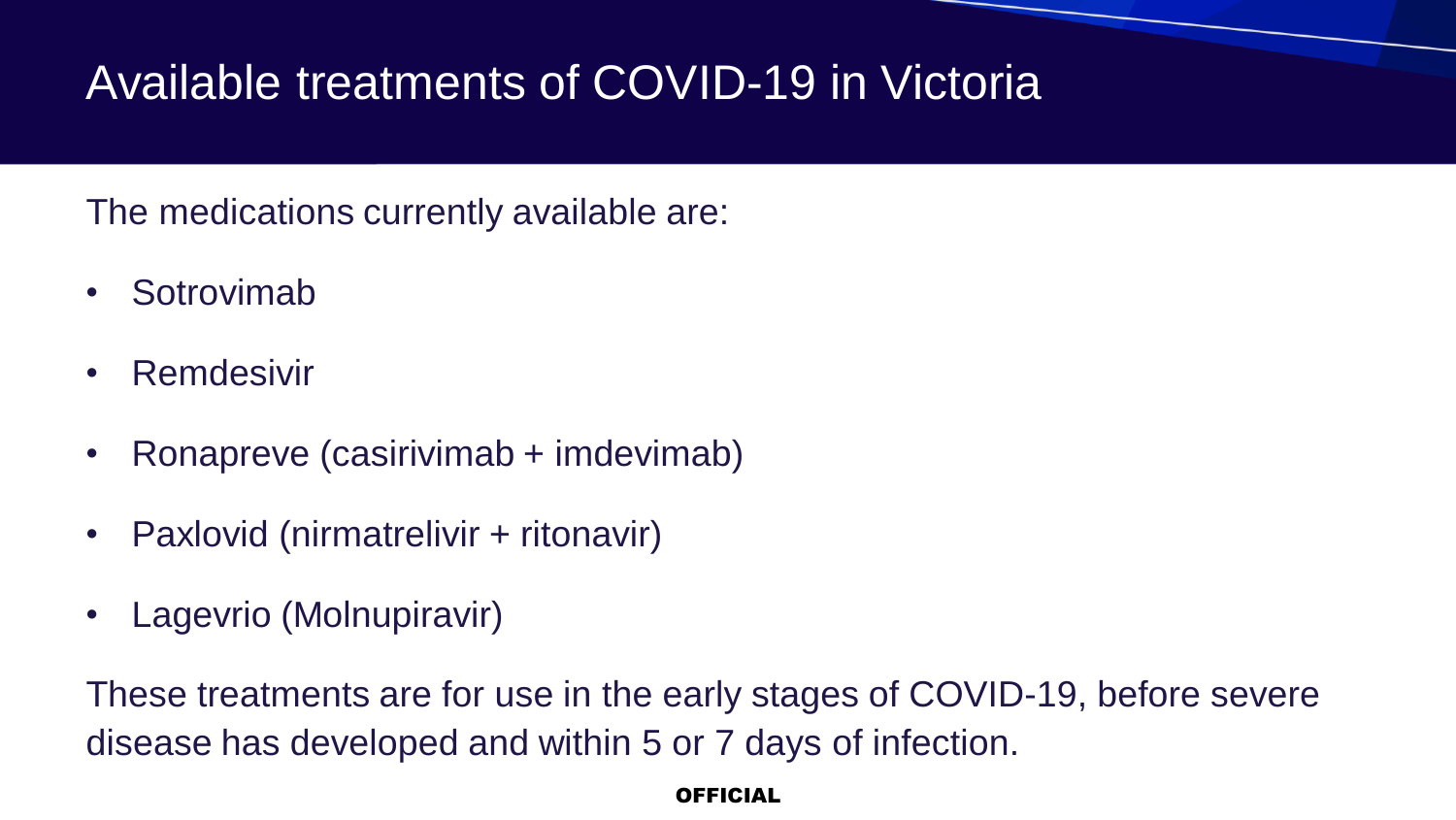## General criteria for treatment of COVID-19

Criteria for use:

- Confirmed SARS-CoV2
- < 5 or 7 days from onset of symptoms
- No oxygen requirement
- Either unvaccinated or partially vaccinated with risk factors

or

Immunosuppressed (irrespective of vaccination status)

**Plus** at least one additional risk factor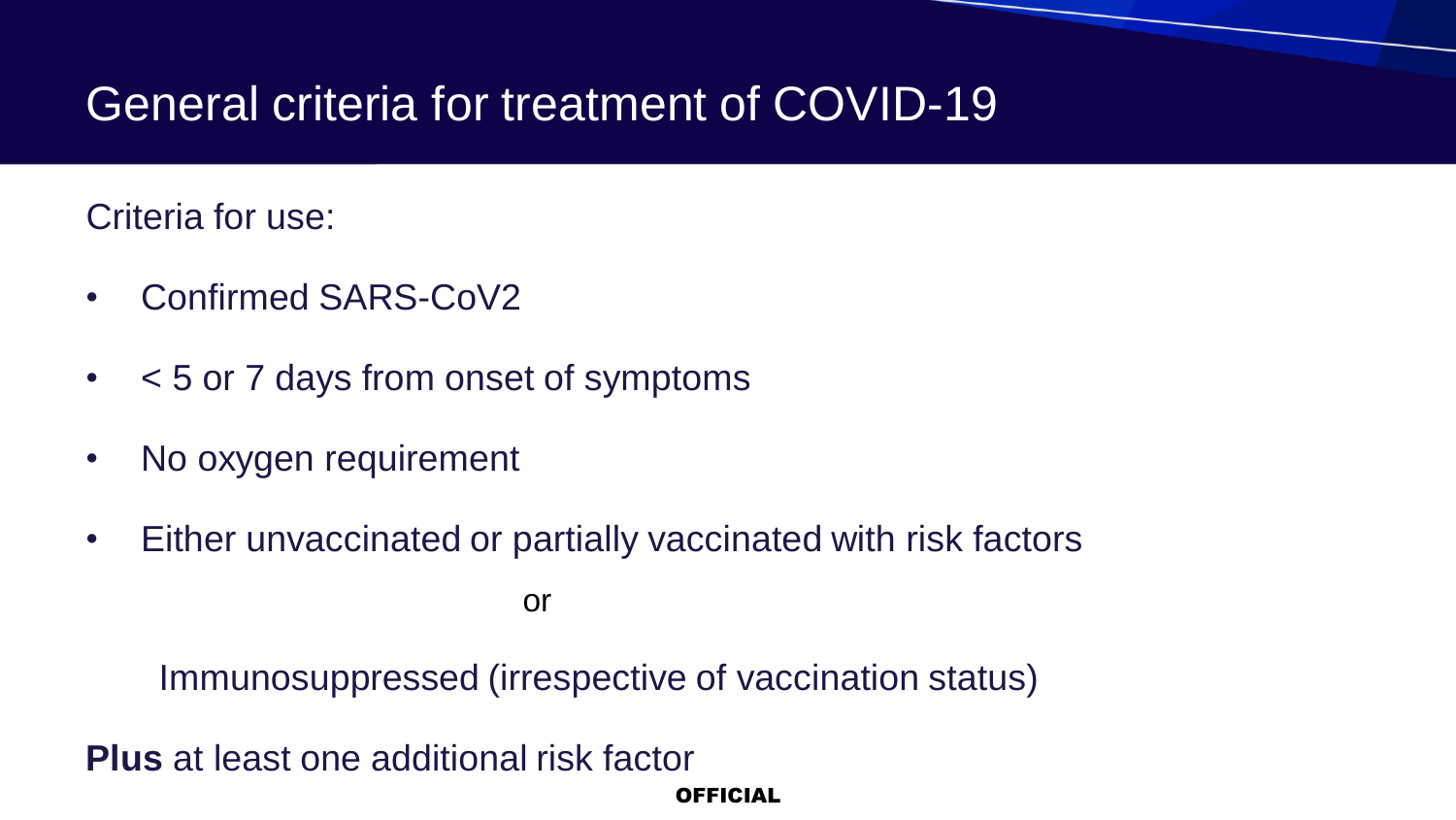### Oral Antivirals

Both Paxlovid (nirmatrelivir + ritonavir) and Lagevrio (Molnupiravir) were approved for use in Australia last month.

|                      | <b>Paxlovid</b>                                                                                                                           | <b>Lagevrio</b>                                                                                |
|----------------------|-------------------------------------------------------------------------------------------------------------------------------------------|------------------------------------------------------------------------------------------------|
| Dosage:              | 300mg (2 x 150 mg tablets) Nirmatrelvir and<br>100mg (1 x 100mg tablet) ritonavir every 12<br>hours for 5 days.<br>Should not be crushed. | 800mg (4 x 200mg capsules taken<br>orally every 12 hours for 5 days.<br>Tablets can be crushed |
| Contraindications:   | Significant drug-drug interaction potential - a<br>thorough review of interactions required prior to<br>prescribing                       | None currently identified.                                                                     |
| Not recommended for: | Pregnant or breastfeeding women, and people<br>under 18 years                                                                             | Pregnant or breastfeeding women,<br>and people under 18 years                                  |
| Distribution:        | In health setting via request forms to central<br>pharmacy at Alfred Health                                                               | Listed on PBS, as well as RACF<br>receiving stock onsite                                       |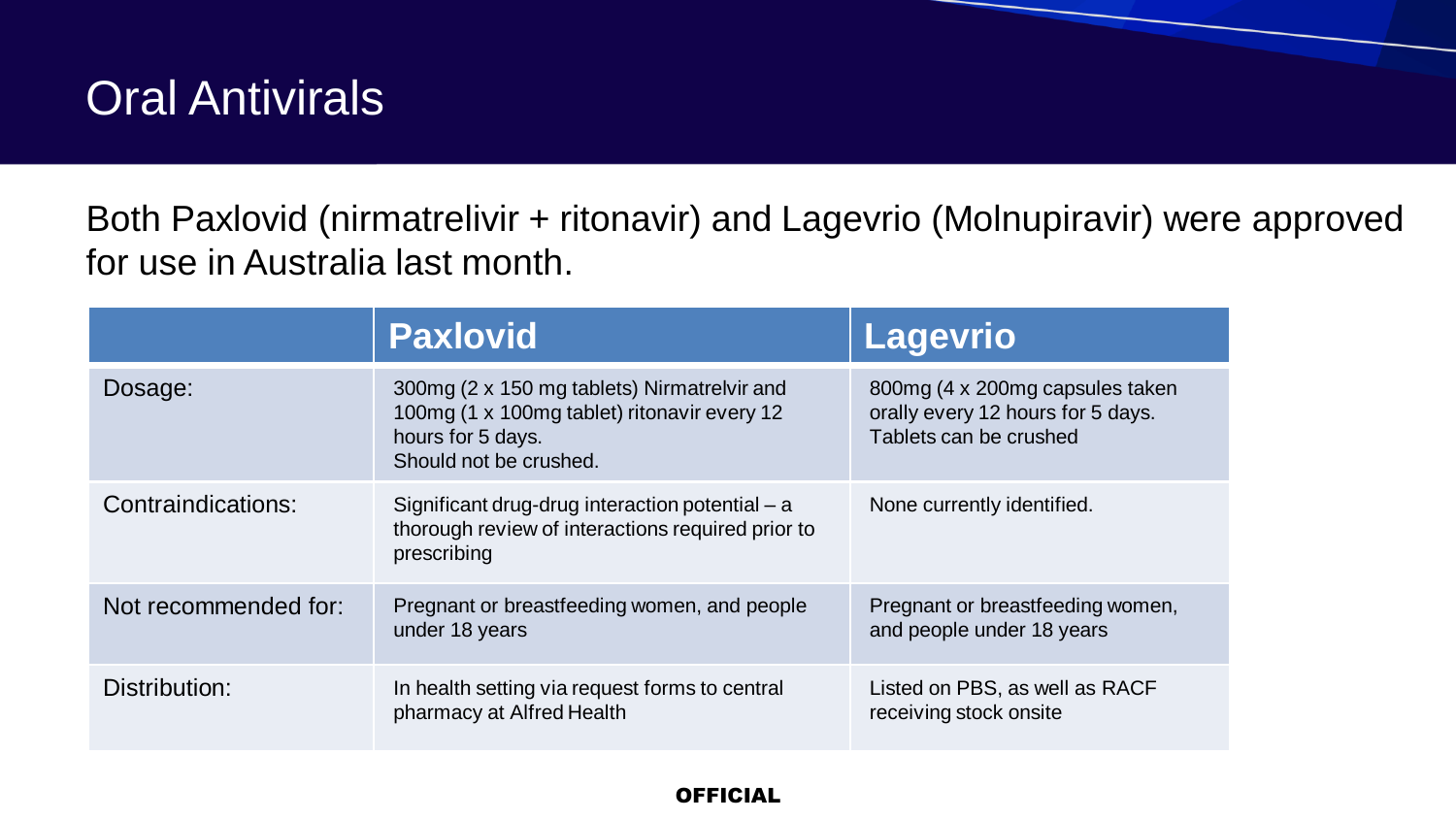

#### COVID medications usage as at 11 March 2022:

| <b>Medications</b>                                      | <b>Total use in</b><br><b>Victoria</b> |
|---------------------------------------------------------|----------------------------------------|
| <b>Remdesivir</b>                                       | 3470                                   |
| <b>Sotrovimab</b>                                       | 6217                                   |
| <b>Ronapreve</b>                                        | 461                                    |
| <b>Paxlovid</b><br>(Nirmatrelvir +<br><b>Ritonavir)</b> | 44                                     |
| <b>Lagevrio</b><br>(Molnupiravir)                       | 8                                      |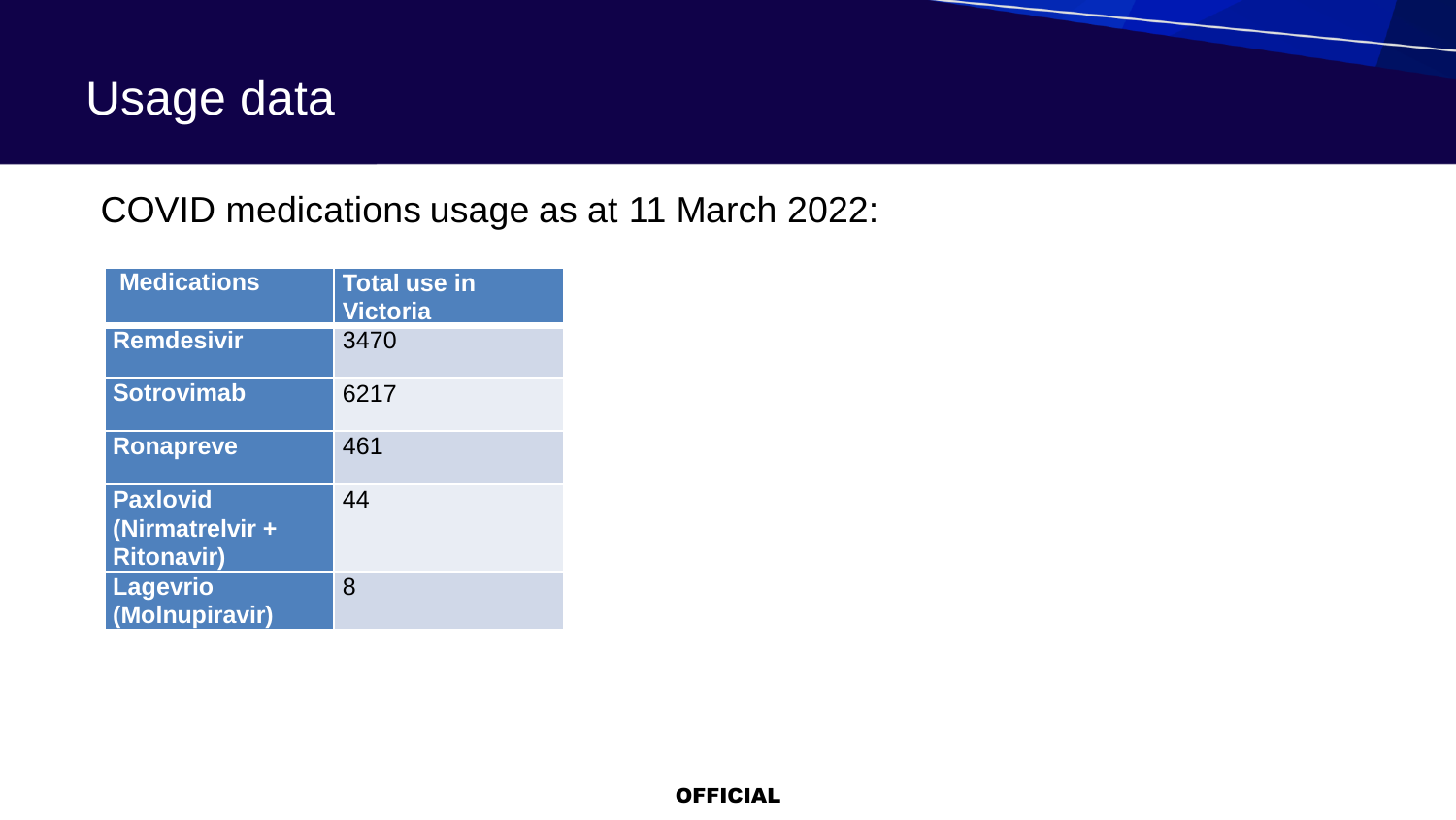### Updates to guidance

Recent changes to guidance in Victoria have included:

- Extending eligibility for Aboriginal and Torres Strait Islanders from 35 years and above as opposed to 65 and above
- Fully vaccinated refers to 3 doses of the vaccine
- Prioritisation matrix and guiding principles for medication published in February on DH website. \*\*To be updated this week in line with updated National guidance.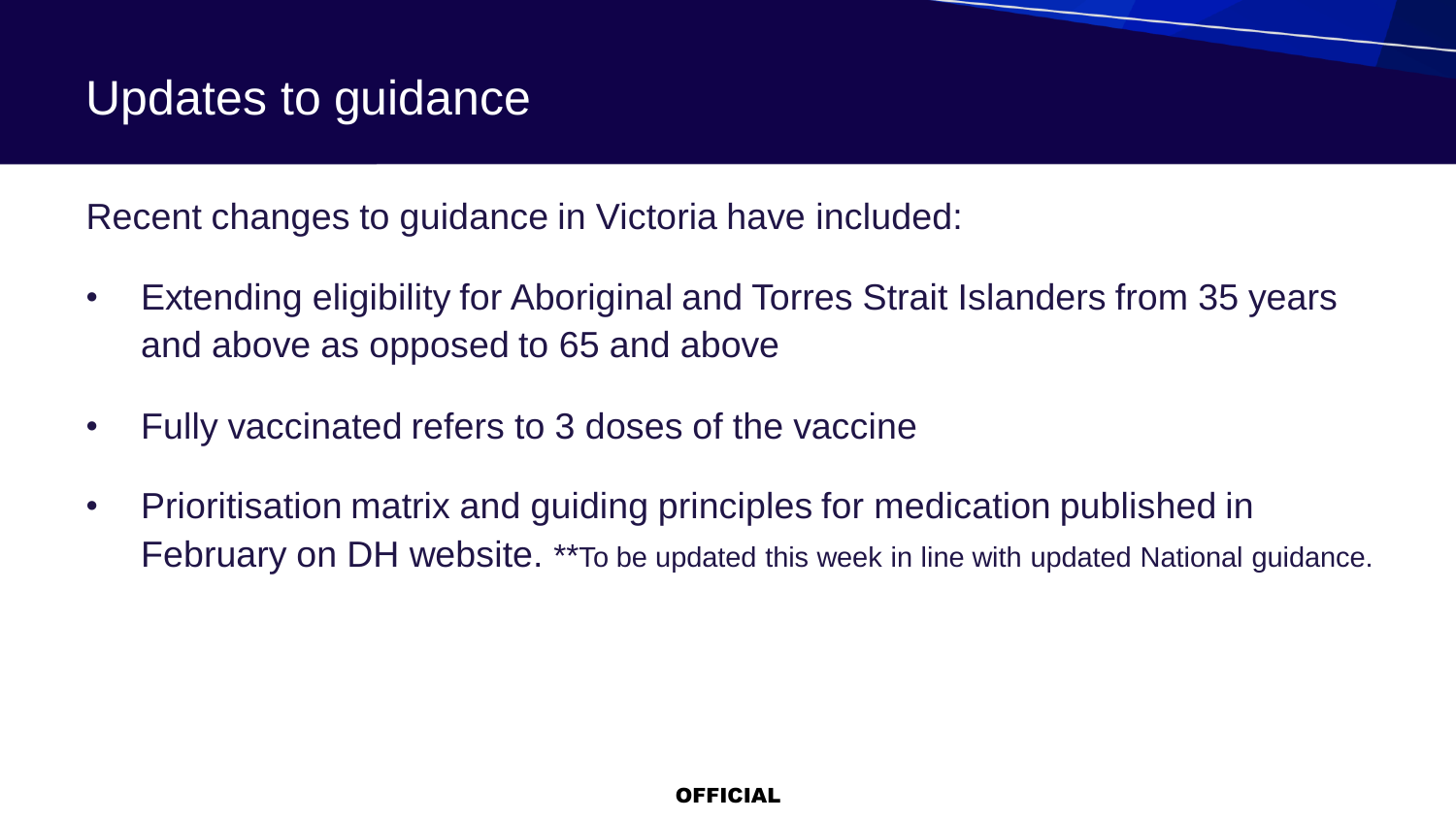## Access to medications: Pathways to refer or prescribe COVID medications

- Refer to health services in the patient's catchment area with dedicated COVID clinics
- [See the department web page https://www.health.vic.gov.au/sotrovimab-factsheet](https://www.health.vic.gov.au/sotrovimab-factsheet-for-clinicians-word)for-clinicians-word for updated contact details
- Some health services have online referral forms on their website (such as Monash Health)
- As Lagevrio (Molnupiravir) in now on the PBS, a prescription at a local pharmacy from a GP (For isolating patients with confirmed cases, telehealth is recommended) can be given to eligible patients
- Majority of Lagevrio scripts from GPs will most likely be for aged care residents (stock located onsite).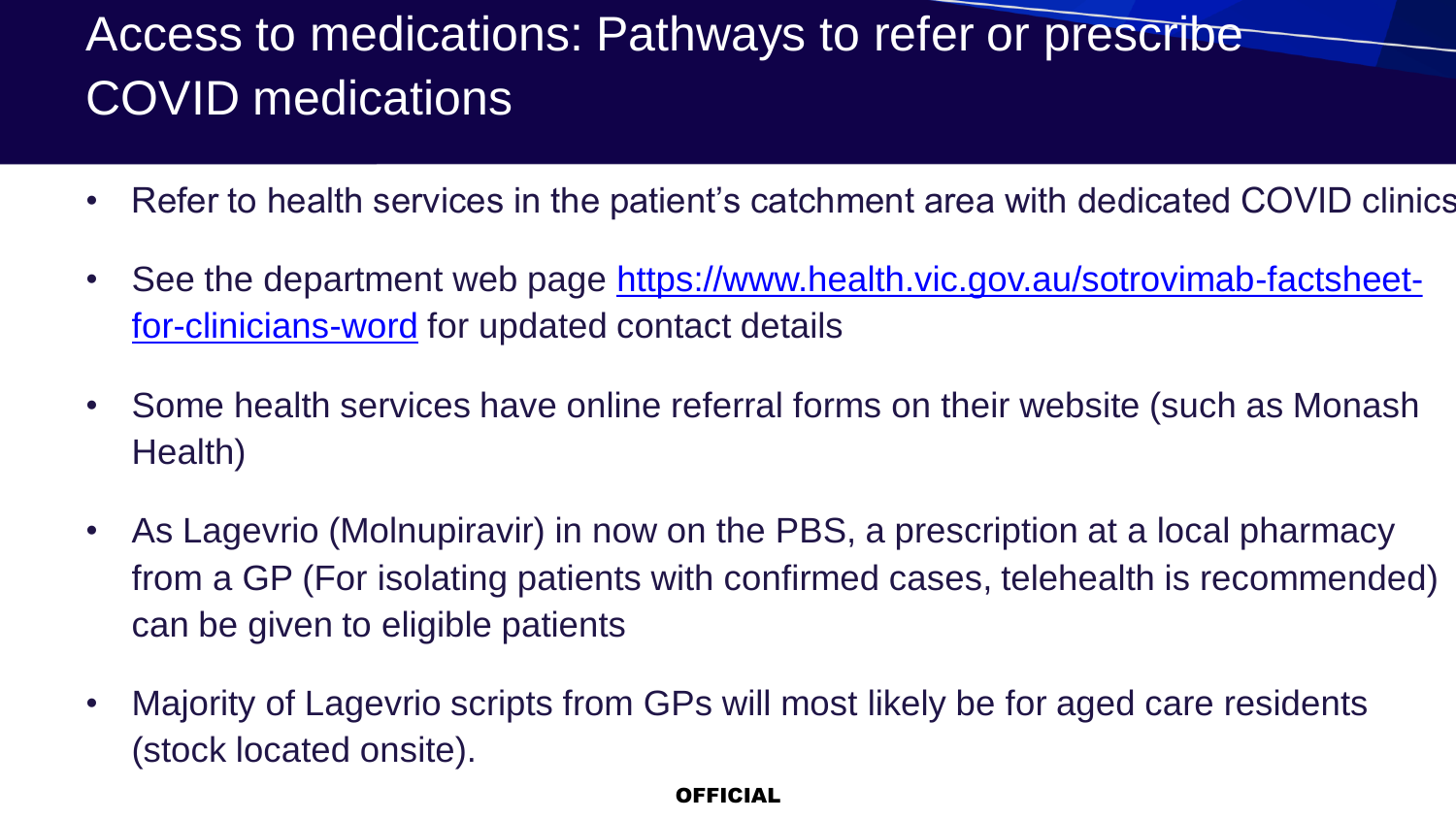#### **Considerations**

- $\triangleright$  Supply constraints
- $\triangleright$  Impacts of new variants on efficacy of these medications
- ➢ Local case numbers
- ➢ Prioritised cohorts
- ➢ Contraindications

➢ Individual risk factors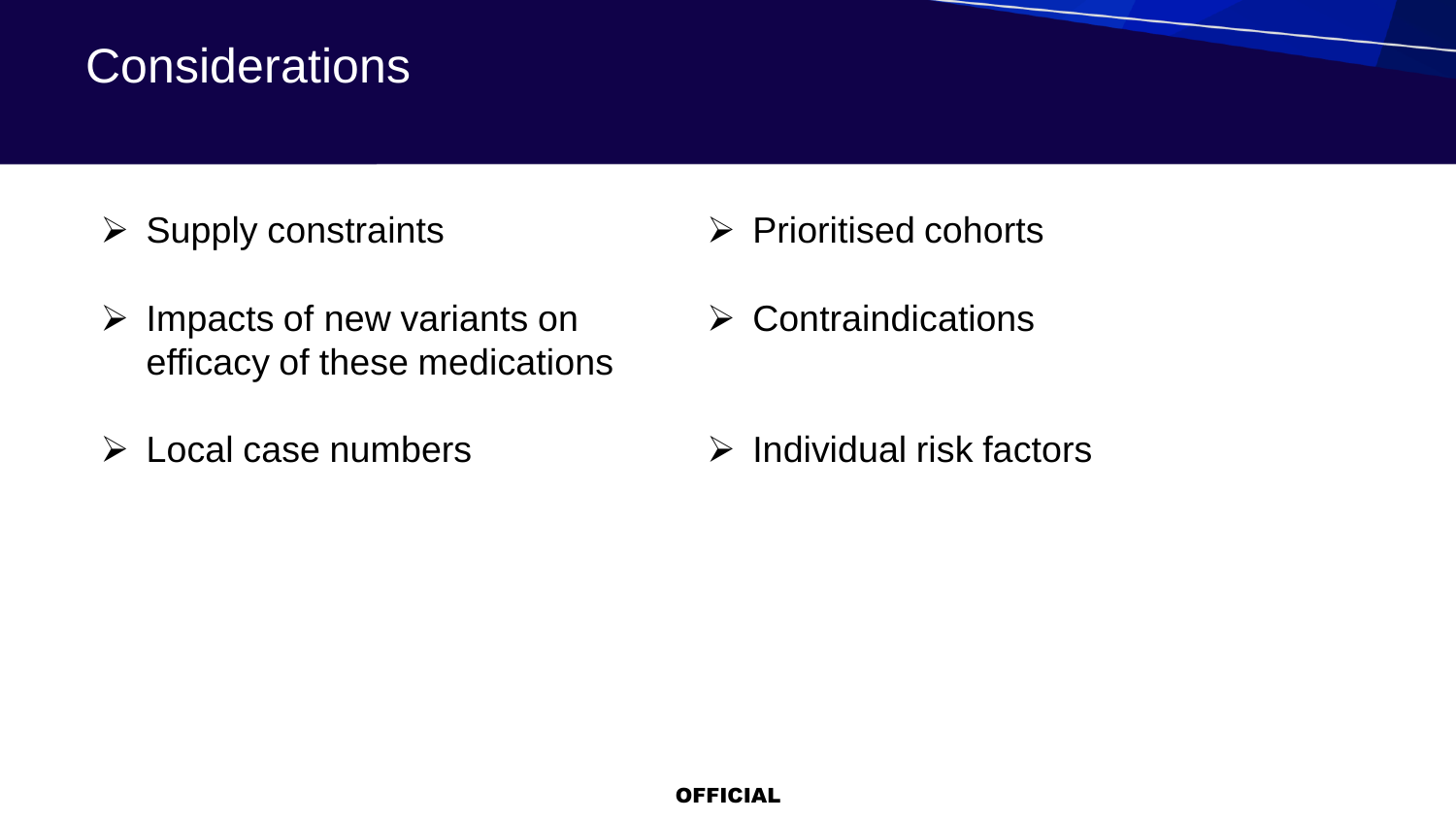## Emerging therapies

#### **Evusheld**

- For pre-exposure prophylaxis
- Dosage: 2 injections (150 mg of tixagevimab and 150 mg of cilgavimab) administered as separate sequential intramuscular injections at different injection sites, one in each gluteal muscle.
- Limited stock arrived into Australia last week
- National guidelines recommend for exceptional use in severely immunocompromised patients only.